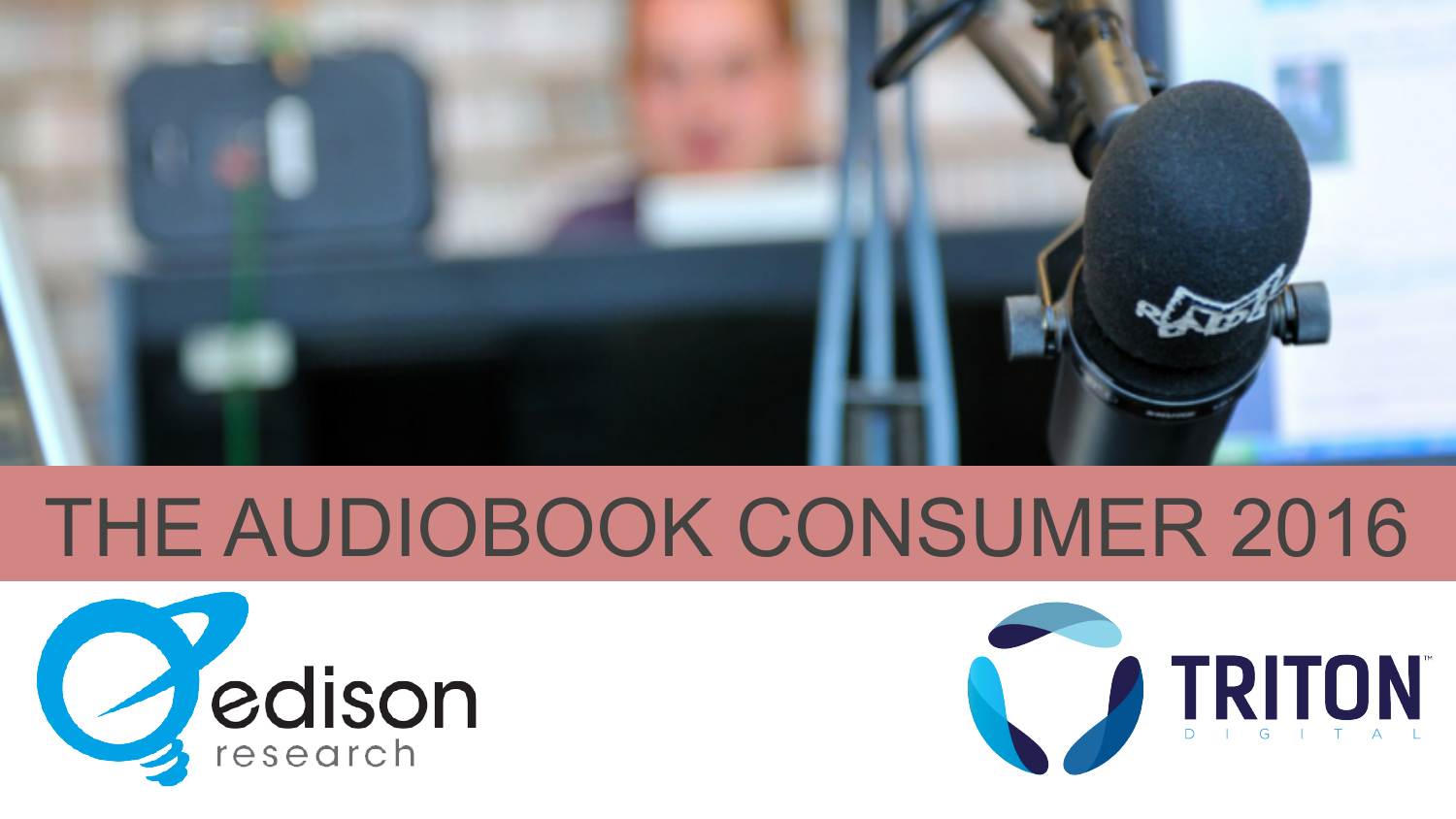

- In January/February 2016, Edison Research conducted a national telephone survey of 2001 people aged 12 and older, using random digit dialing techniques
- Interviews were 52% landline and 48% cell phone
- Survey offered in both English and Spanish languages
- Data weighted to national 12+ population figures
- This series has been covering a wide range of digital media topics since 1998.



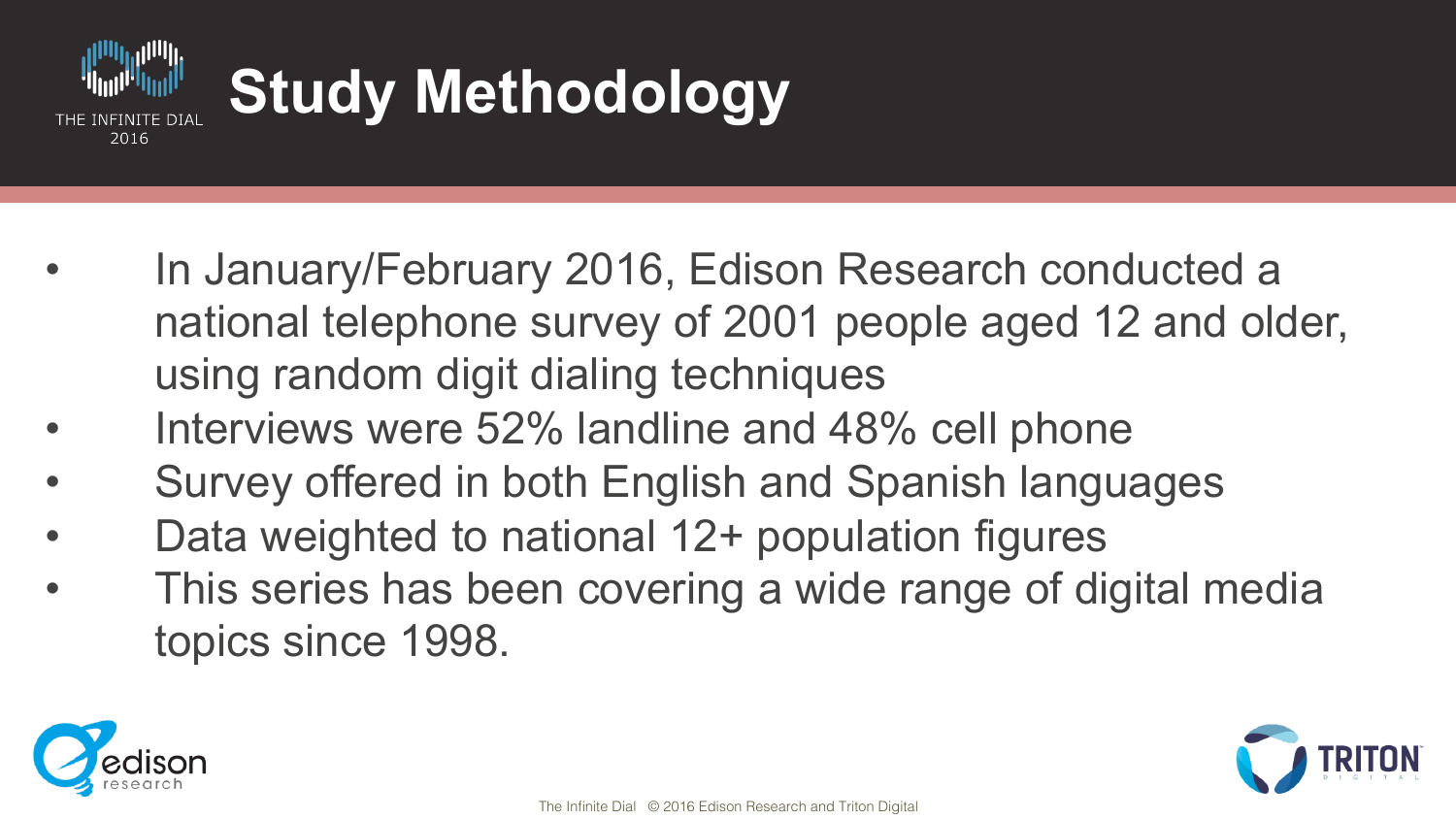

#### **Audiobook Listening**

*"Have you ever listened to an audiobook?"* 





The Infinite Dial © 2016 Edison Research and Triton Digital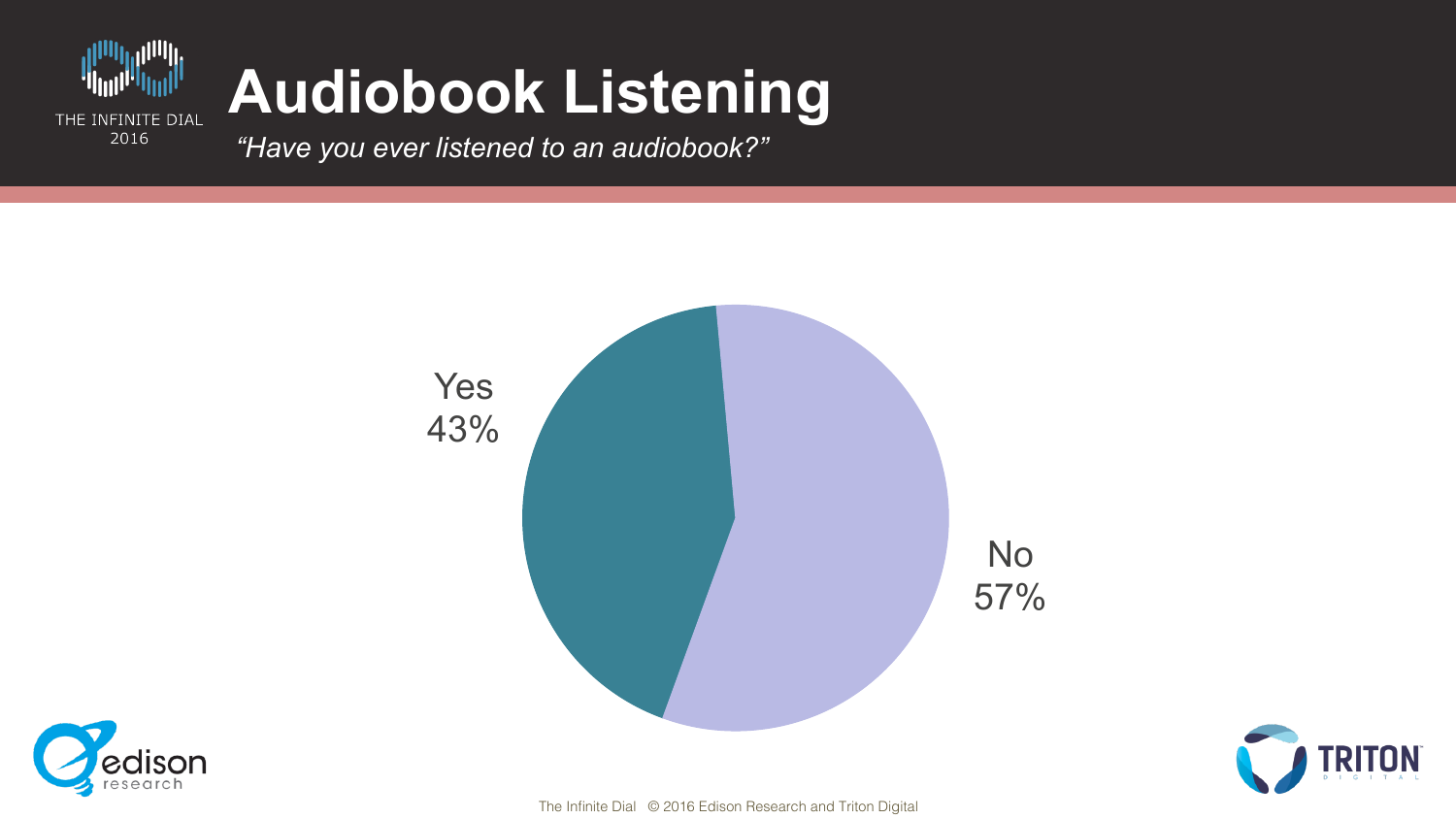







The Infinite Dial © 2016 Edison Research and Triton Digital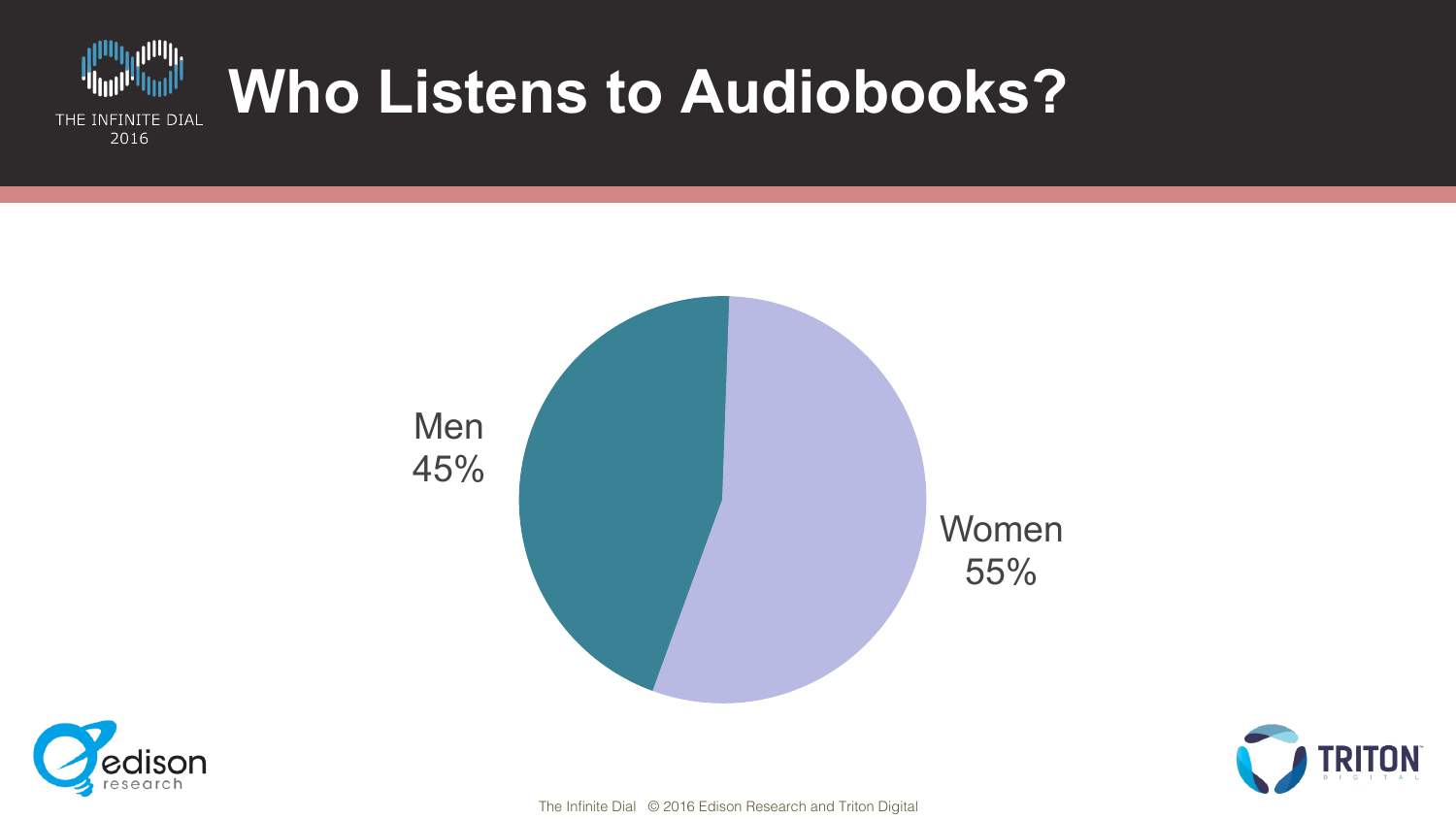

**U.S. Population 12+** 

#### **Audiobook Consumers 12+**

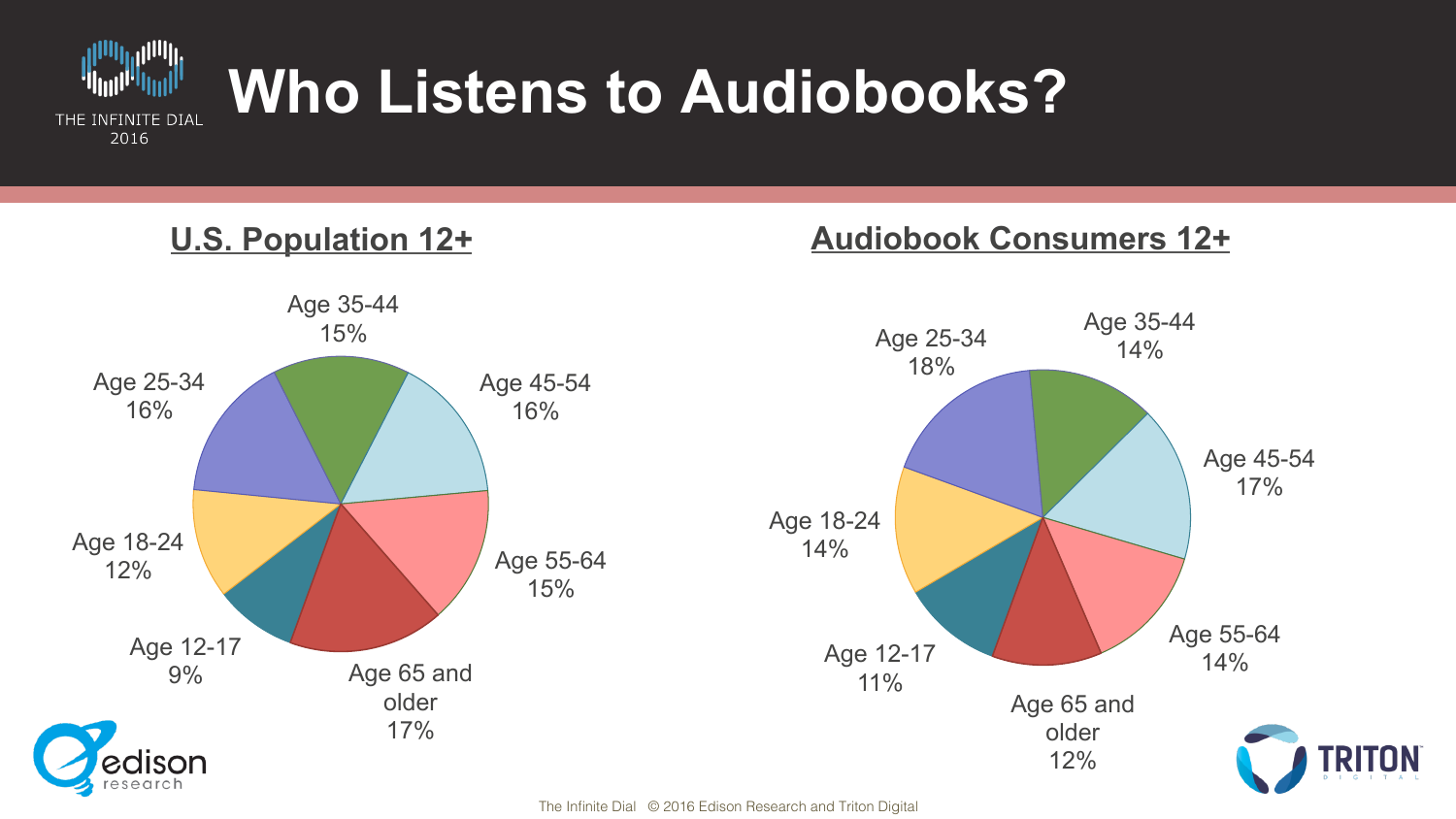

■ U.S. Population 18+ ■ Audiobook Consumers 18+

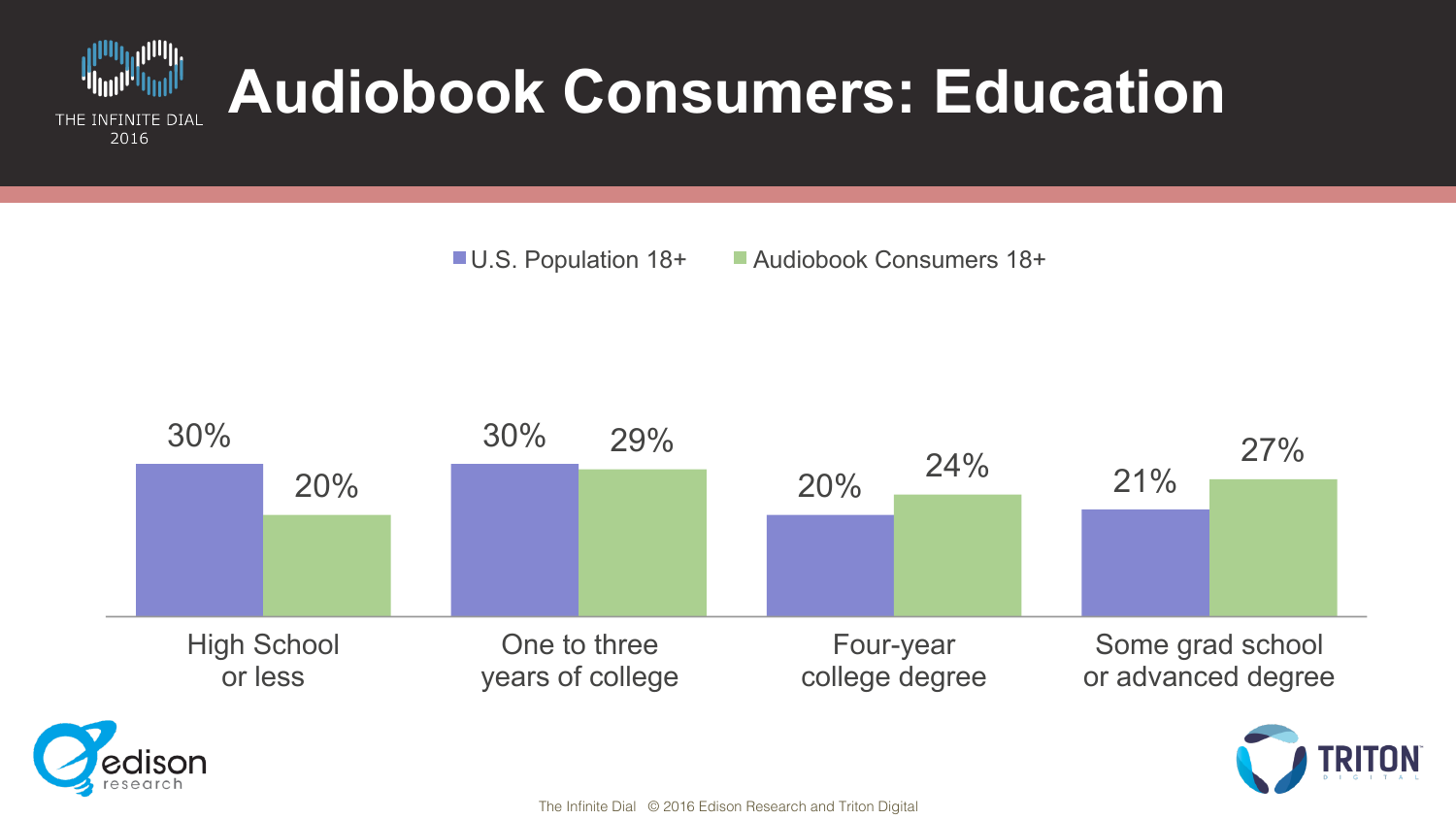

#### **Last Time Listened to an Audiobook**

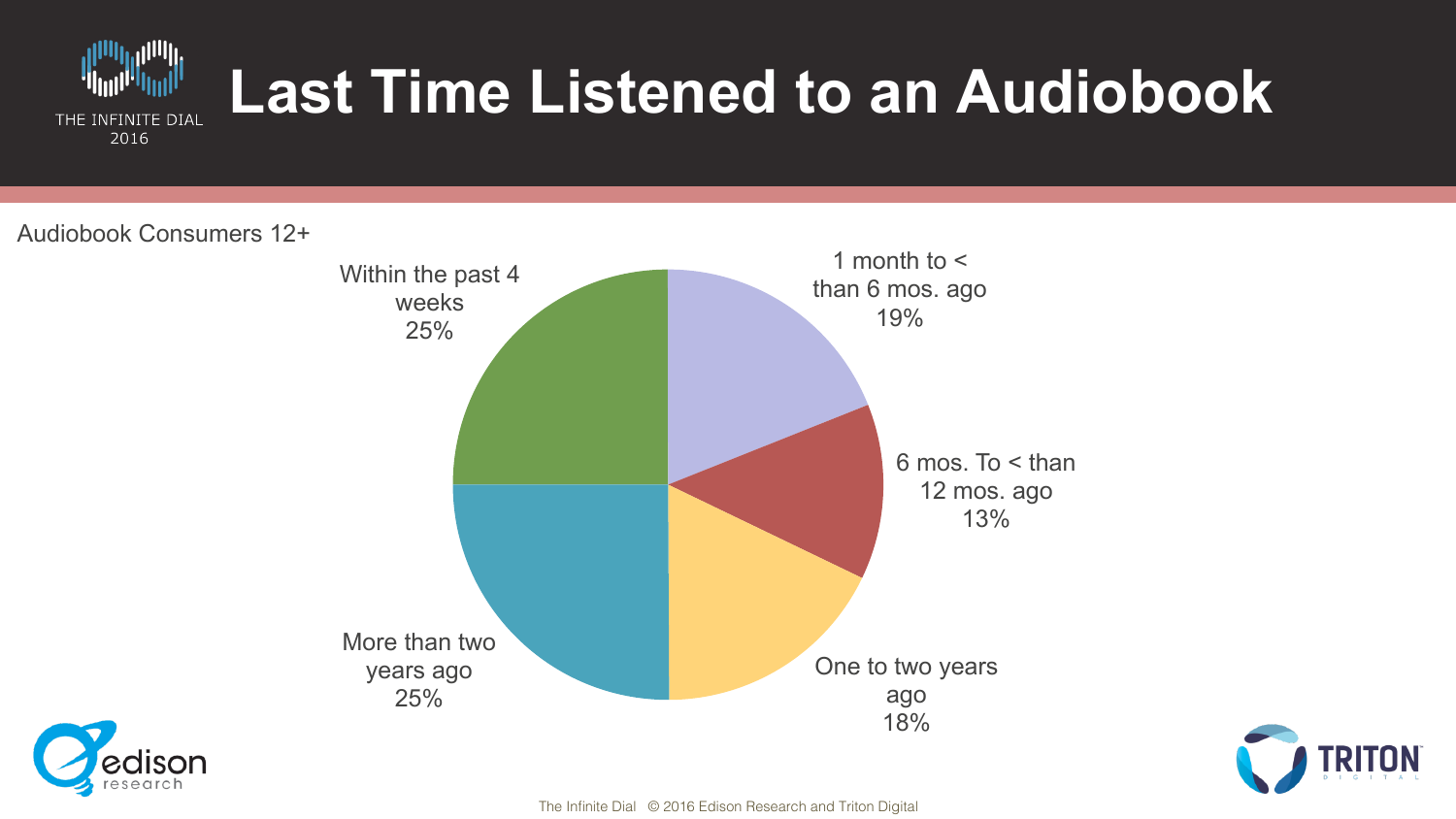

#### **Number of Audiobooks Listened to in Last Year**

Base: Listened to an audiobook in the past year



**Average of 6.7 audiobooks listened per year (2015: 5.8)** 



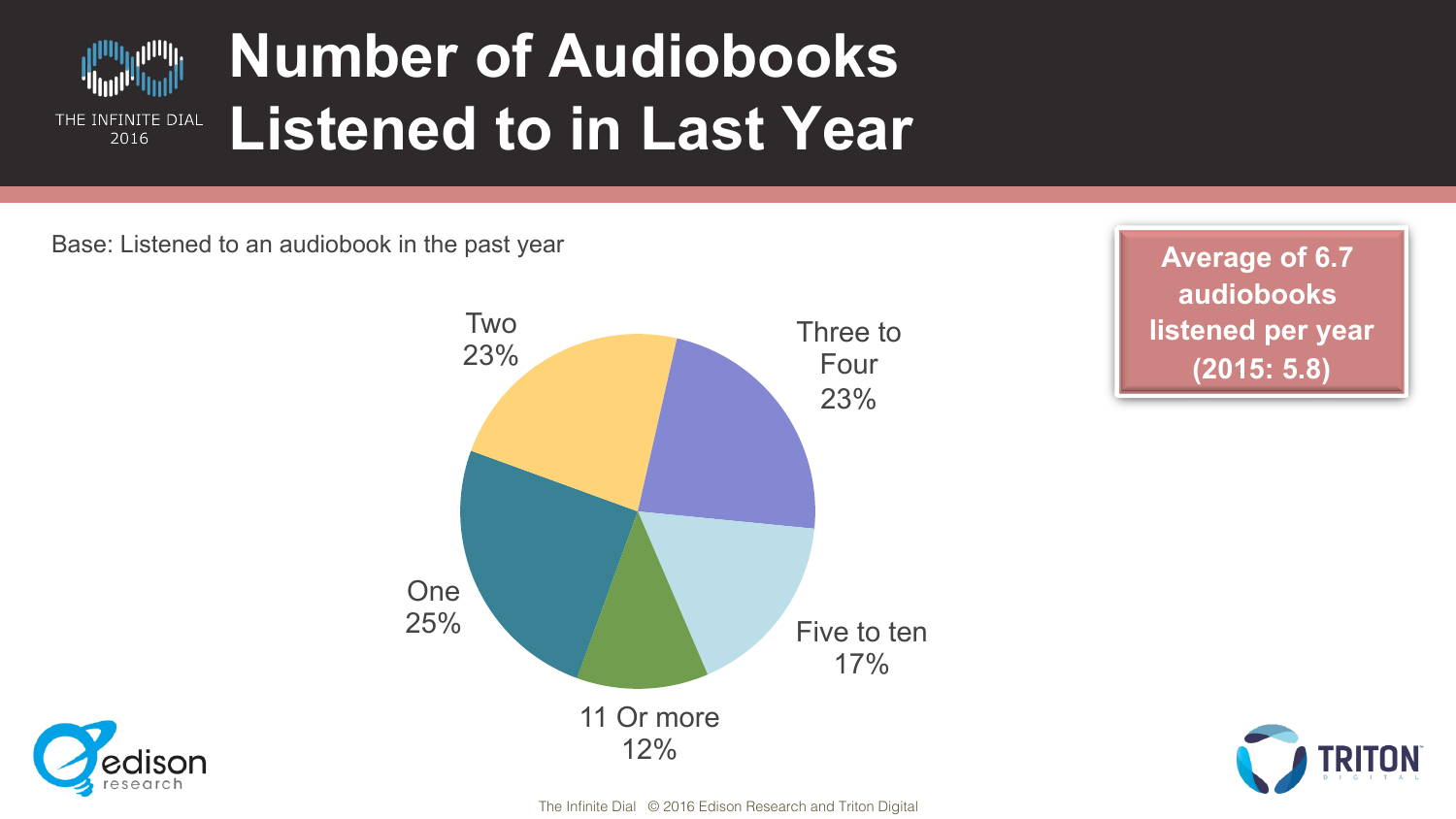

### **Audiobook Listening**

*"Have you ever listened to an audiobook?"* 







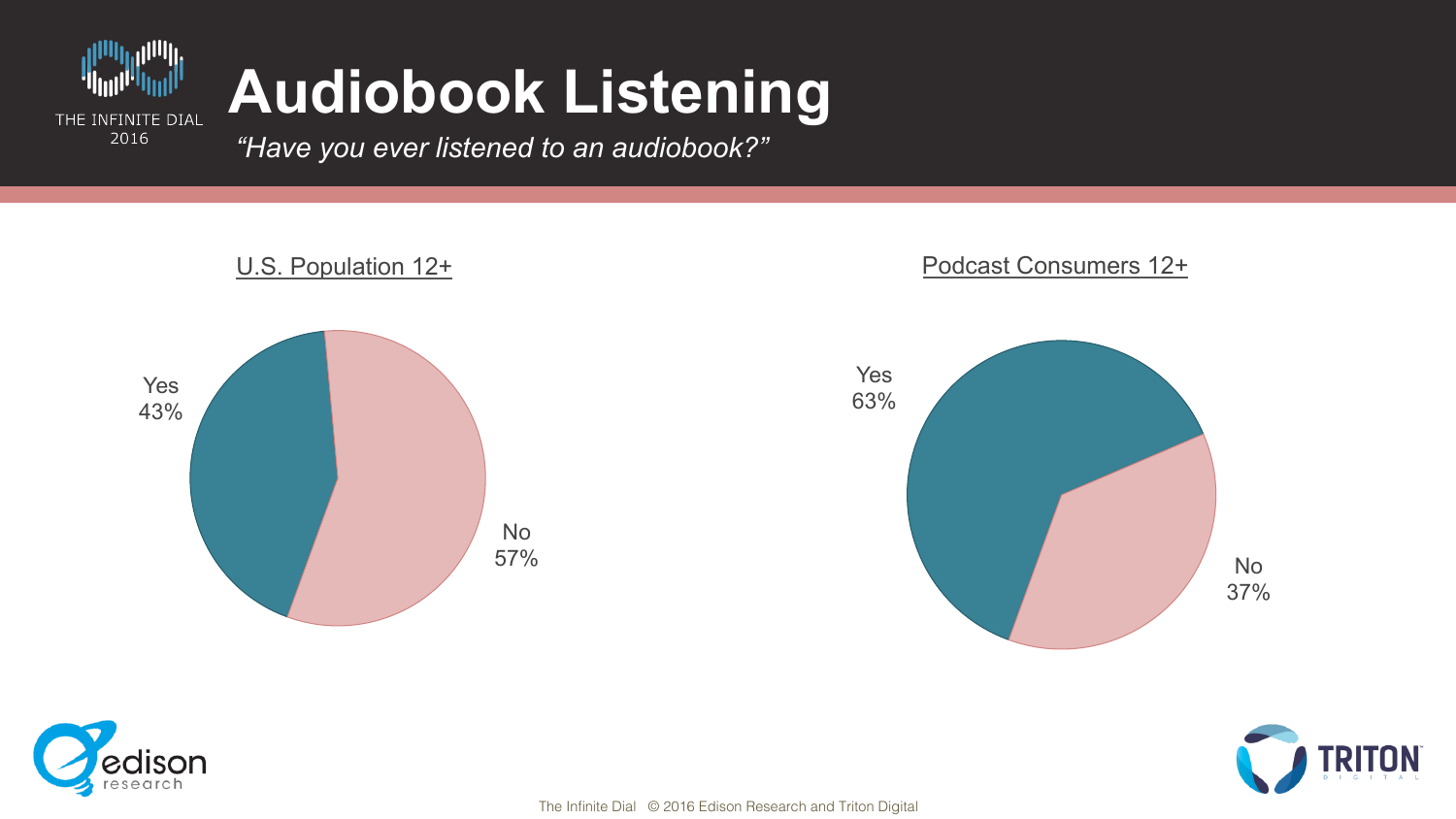

## **Last Time Listened to an Audiobook**